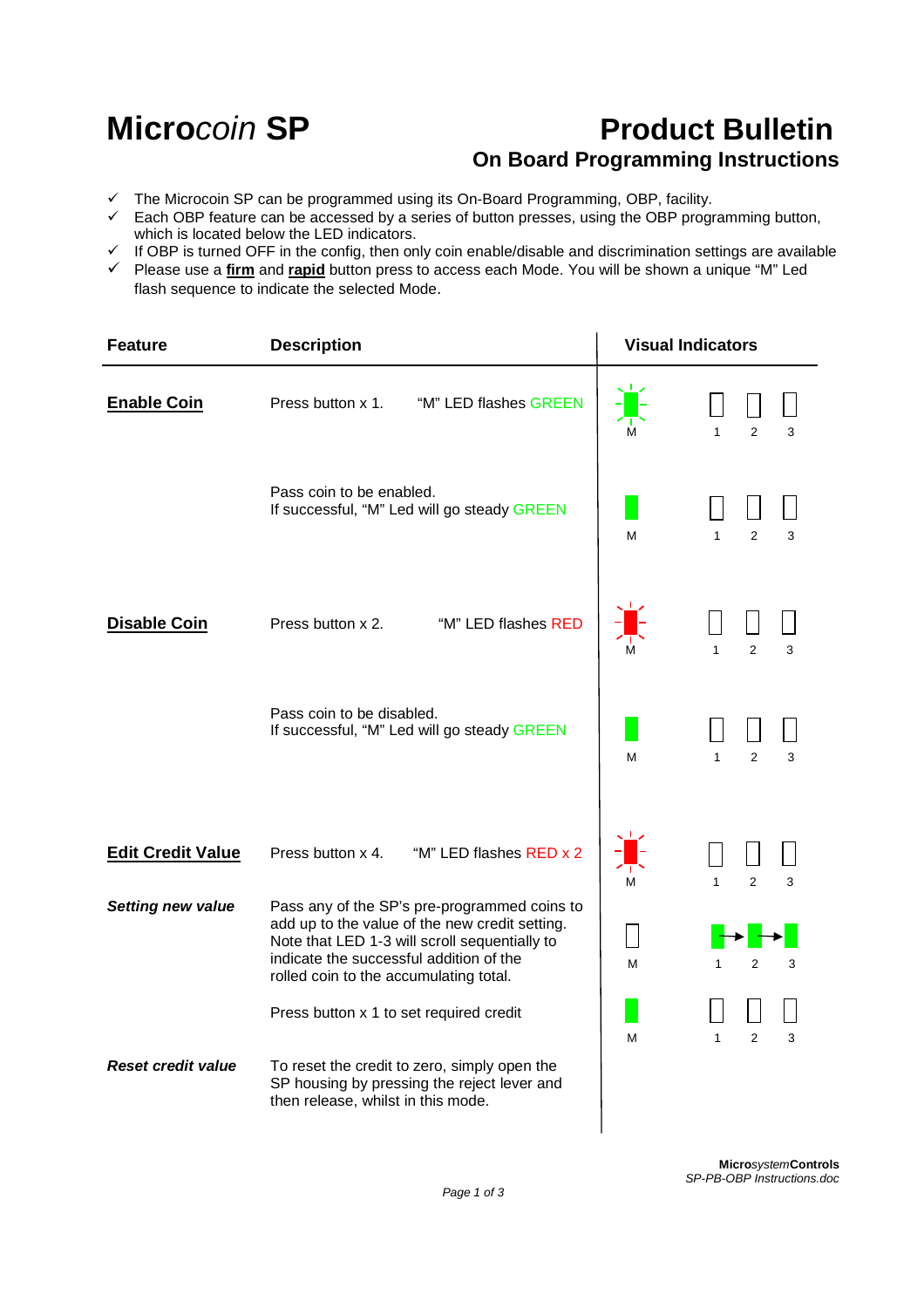# **Micro**coin **SP Product Bulletin On Board Programming Instructions**

| <b>Feature</b>         | <b>Description</b>                                                                                                                                                                                                                                                                                                | <b>Visual Indicators</b>                                                             |  |
|------------------------|-------------------------------------------------------------------------------------------------------------------------------------------------------------------------------------------------------------------------------------------------------------------------------------------------------------------|--------------------------------------------------------------------------------------|--|
|                        | Program New Coin Press button x 5. "M" LED flashes ORANGE x 2                                                                                                                                                                                                                                                     | $\overline{2}$<br>1<br>3<br>м                                                        |  |
| <b>Select Category</b> | The first 3 coin categories are available for<br>programming. Select your required category<br>by button press, as indicated by LEDs 1-3<br>Example shows Category 2 selected                                                                                                                                     | $\mathbf{1}$<br>$\overline{2}$<br>3                                                  |  |
| <b>Teach Coin</b>      | Program the coin by passing 10 sample coins.<br>Use more than 10 coins for greater accuracy.<br>- The Category LED will flash for each valid<br>coin pass<br>- The "M" LED will flash GREEN after 10 coins<br>- Press button x 1 to indicate last coin pass                                                       | 3                                                                                    |  |
| Select O/P Line        | "M" Led will become ORANGE and LED 1 will<br>turn GREEN.<br>- Select required coin output line from 1 to 5<br>starting from O/P Line 1, shown by LED 1<br>- LEDs 1-3 will illuminate sequentially to show<br>O/P line selected. O/P lines 4 & 5 are shown<br>by the sum of the LEDs. (Example: line $5 = 2 + 3$ ) | $\overline{2}$<br>$\mathbf{1}$<br>3<br>M<br>$\mathfrak{p}$<br>$\mathbf{1}$<br>3<br>м |  |
| <b>Set Coin Value</b>  | Coin Value is set by passing any combination of<br>pre-programmed coins to the required value.<br>LEDs 1-3 will flash & scroll x 1 to indicate<br>the addition of that coin value to the total value                                                                                                              | м                                                                                    |  |
| <b>Finish</b>          | Briefly press button x 1 to complete.<br>"M" LED will go steady GREEN                                                                                                                                                                                                                                             | 2<br>3<br>M<br>1                                                                     |  |